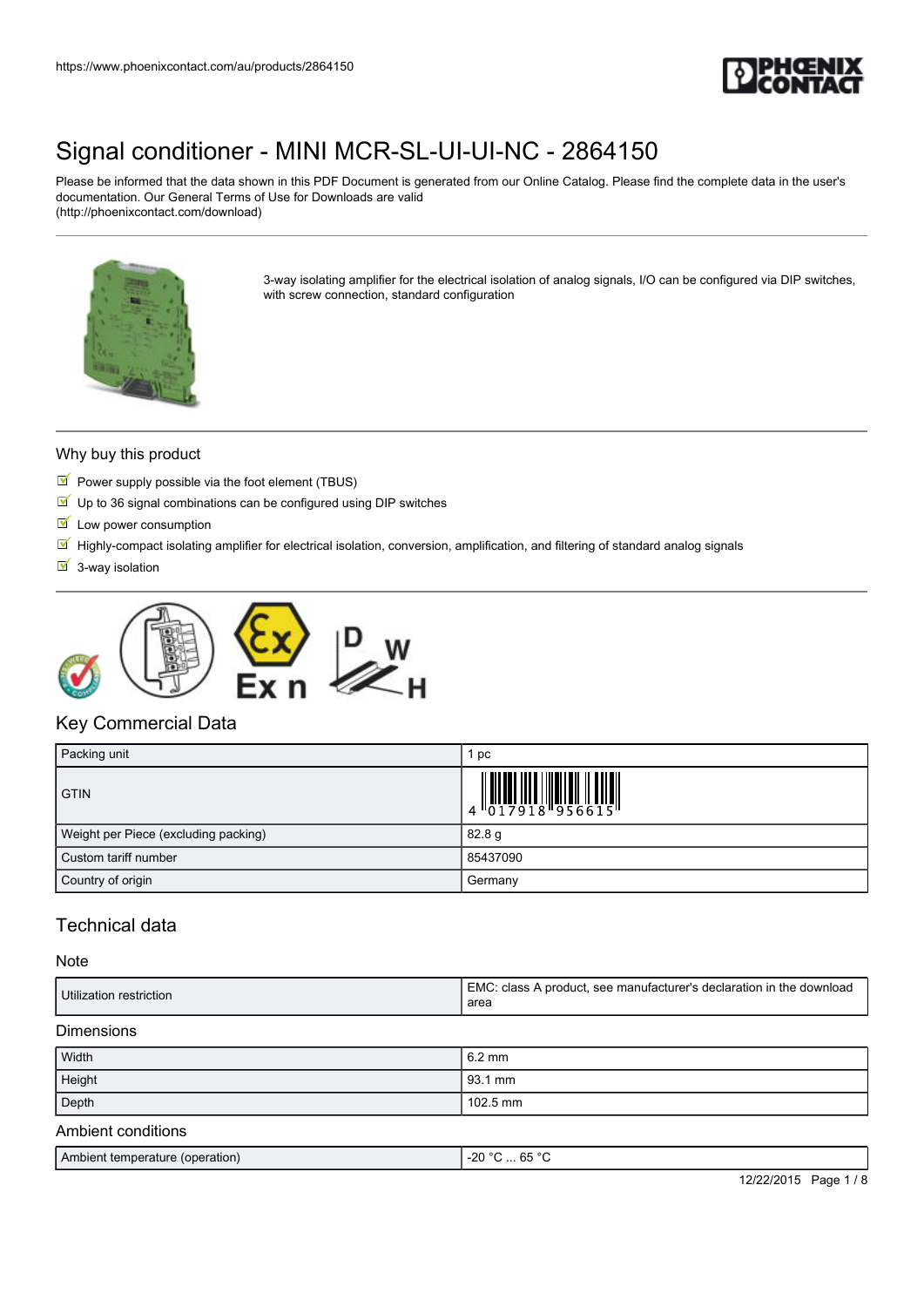

## Technical data

## Ambient conditions

| Ambient temperature (storage/transport) | -40 °C  85 °C                                                    |  |
|-----------------------------------------|------------------------------------------------------------------|--|
| Degree of protection                    | <b>IP20</b>                                                      |  |
| Input data                              |                                                                  |  |
| Number of inputs                        | $\mathbf{1}$                                                     |  |
| Configurable/programmable               | Yes, unconfigured                                                |  |
| Voltage input signal                    | 0 V  10 V                                                        |  |
|                                         | 0V5V                                                             |  |
|                                         | 1V5V                                                             |  |
|                                         | 2 V  10 V                                                        |  |
| Current input signal                    | 0 mA  20 mA                                                      |  |
|                                         | 4 mA  20 mA                                                      |  |
| Max. input voltage                      | 30 V                                                             |  |
| Max. input current                      | 50 mA                                                            |  |
| Input resistance of voltage input       | approx. $100 k\Omega$                                            |  |
| Input resistance current input          | approx. 50 $\Omega$                                              |  |
| Output data                             |                                                                  |  |
| Number of outputs                       | 1                                                                |  |
| Configurable/programmable               | Yes, unconfigured                                                |  |
| Voltage output signal                   | 0 V  10 V                                                        |  |
|                                         | 0V5V                                                             |  |
|                                         | 1V5V                                                             |  |
|                                         | 2 V  10 V                                                        |  |
| Current output signal                   | 0 mA  20 mA (please indicate if different setting when ordering) |  |
|                                         | 4 mA  20 mA                                                      |  |
| Max. output voltage                     | approx. 12.5 V                                                   |  |
| Max. output current                     | 28 mA                                                            |  |
| Short-circuit current                   | approx. 22 mA                                                    |  |
| Load/output load voltage output         | $\geq 10$ k $\Omega$                                             |  |
| Load/output load current output         | < 500 Ω (at 20 mA)                                               |  |

## Power supply

| Nominal supply voltage   | 24 V DC                                                                                                                                                                                                                |
|--------------------------|------------------------------------------------------------------------------------------------------------------------------------------------------------------------------------------------------------------------|
| Supply voltage range     | 19.2 V DC  30 V DC (The DIN rail bus connector (ME 6,2 TBUS-2)<br>1,5/5-ST-3,81 GN, Order No. 2869728) can be used to bridge the<br>supply voltage. It can be snapped onto a 35 mm DIN rail according to<br>EN 60715)) |
| Max. current consumption | < 19 mA (Current output, at 24 V DC incl. load)                                                                                                                                                                        |
|                          | < 9 mA (Voltage output, at 24 V DC incl. load)                                                                                                                                                                         |
| Power consumption        | < 450 mW (Current output)                                                                                                                                                                                              |
|                          | < 200 mW (Voltage output)                                                                                                                                                                                              |

Connection data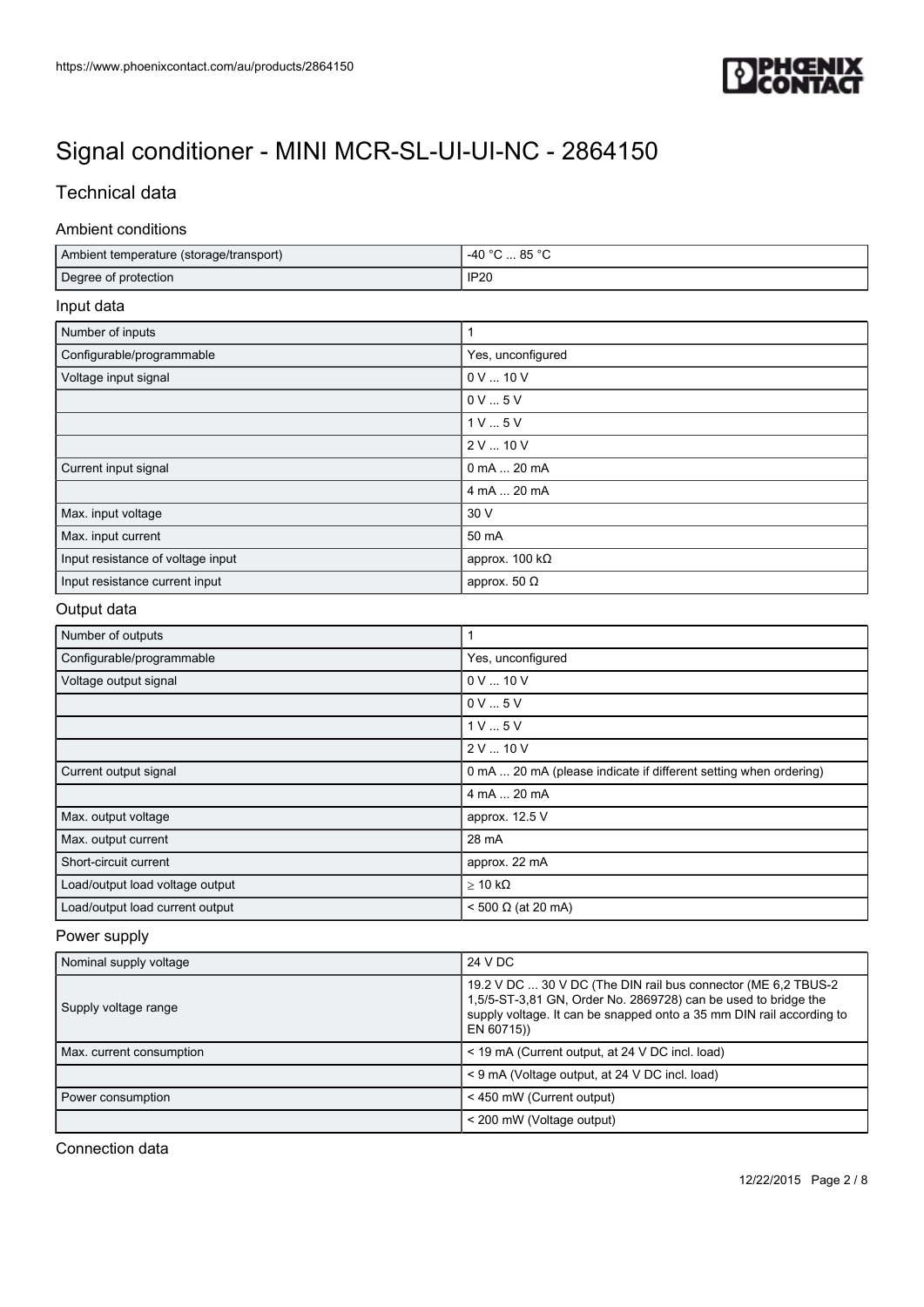

## Technical data

### Connection data

| Connection method                     | Screw connection      |
|---------------------------------------|-----------------------|
| Conductor cross section solid min.    | $0.2$ mm <sup>2</sup> |
| Conductor cross section solid max.    | $2.5$ mm <sup>2</sup> |
| Conductor cross section AWG min.      | 26                    |
| Conductor cross section AWG max.      | 12                    |
| Conductor cross section flexible min. | $0.2$ mm <sup>2</sup> |
| Conductor cross section flexible max. | $2.5$ mm <sup>2</sup> |
| Stripping length                      | $12 \text{ mm}$       |
| Screw thread                          | M3                    |

#### General

| No. of channels                   | 1                                                                                                                           |
|-----------------------------------|-----------------------------------------------------------------------------------------------------------------------------|
| Maximum transmission error        | $\leq$ 0.1 % (of final value)                                                                                               |
|                                   | < 0.4 % (Without adjustment)                                                                                                |
| Maximum temperature coefficient   | $< 0.01 %$ /K                                                                                                               |
| Temperature coefficient, typical  | $< 0.002$ %/K                                                                                                               |
| Limit frequency (3 dB)            | approx. 100 Hz                                                                                                              |
| Step response (10-90%)            | approx. 3.2 ms                                                                                                              |
| Protective circuit                | Transient protection                                                                                                        |
| Electrical isolation              | Basic insulation according to EN 61010                                                                                      |
| Overvoltage category              | $\mathbf{H}$                                                                                                                |
| Pollution degree                  | 2                                                                                                                           |
| Rated insulation voltage          | 50 V AC/DC                                                                                                                  |
| Test voltage, input/output/supply | 1.5 kV (50 Hz, 1 min.)                                                                                                      |
| Electromagnetic compatibility     | Conformance with EMC Directive 2004/108/EC                                                                                  |
| Noise emission                    | EN 61000-6-4                                                                                                                |
| Noise immunity                    | EN 61000-6-2 When being exposed to interference, there may be<br>minimal deviations.                                        |
| Color                             | green                                                                                                                       |
| Housing material                  | PBT                                                                                                                         |
| Mounting position                 | any                                                                                                                         |
| Assembly instructions             | The T connector can be used to bridge the supply voltage. It can be<br>snapped onto a 35 mm DIN rail according to EN 60715. |
| Conformance                       | CE-compliant                                                                                                                |
| <b>ATEX</b>                       | # II 3 G Ex nA IIC T4 Gc X                                                                                                  |
| UL, USA / Canada                  | UL 508 Recognized                                                                                                           |
|                                   | Class I, Div. 2, Groups A, B, C, D T5                                                                                       |
| GL                                | GL EMC 2 D                                                                                                                  |

EMC data

| <b>Designation</b>    | Electromagnetic RF field |
|-----------------------|--------------------------|
| Standards/regulations | EN 61000-4-3             |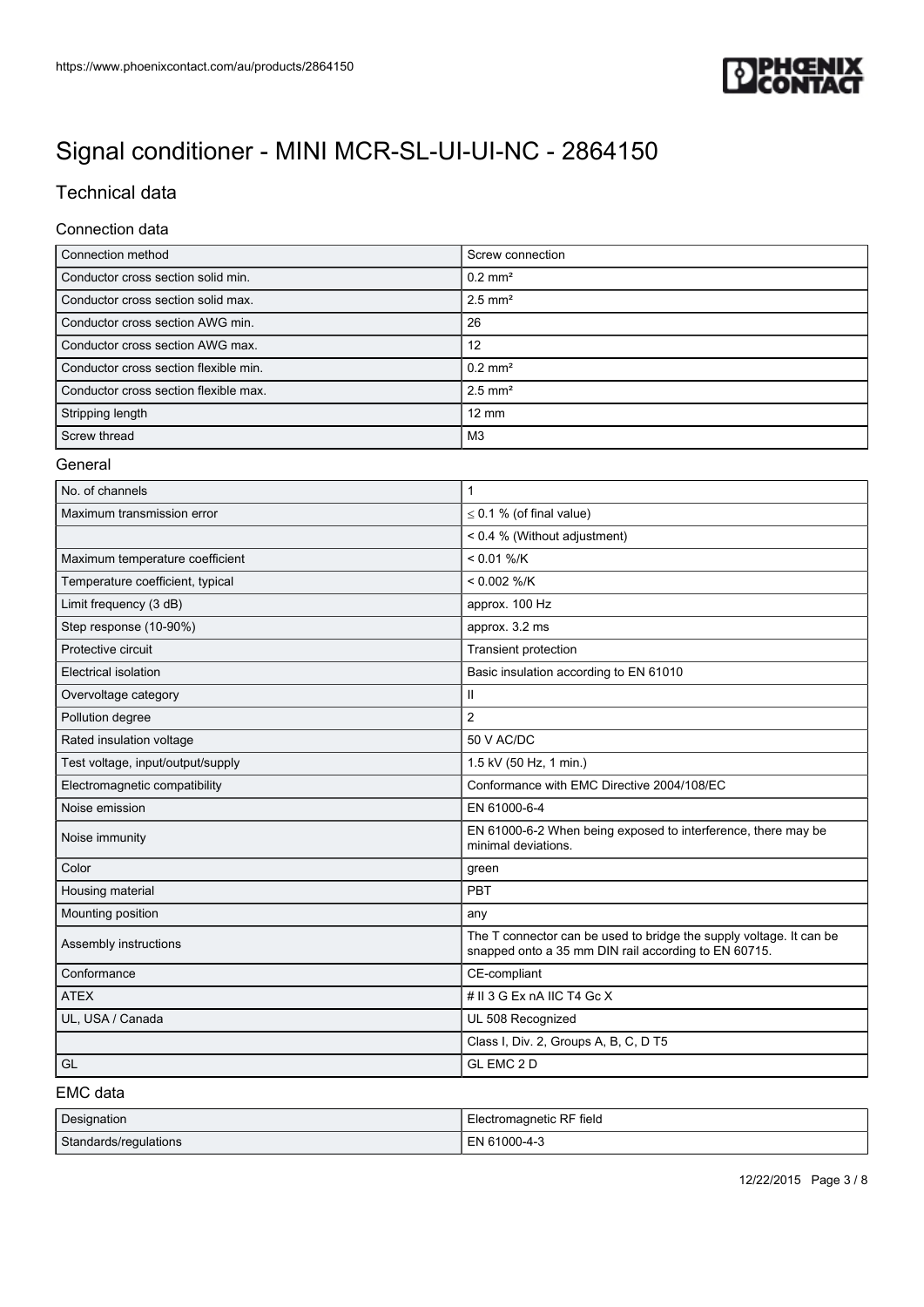

## Technical data

## EMC data

| Typical deviation from the measuring range final value | 5%                      |
|--------------------------------------------------------|-------------------------|
| Designation                                            | Fast transients (burst) |
| Standards/regulations                                  | EN 61000-4-4            |
| Typical deviation from the measuring range final value | 5%                      |
| Designation                                            | Conducted interferences |
| Standards/regulations                                  | EN 61000-4-6            |
| Typical deviation from the measuring range final value | 5%                      |

#### Standards and Regulations

| Electromagnetic compatibility    | Conformance with EMC Directive 2004/108/EC |
|----------------------------------|--------------------------------------------|
| Noise emission                   | EN 61000-6-4                               |
| Connection in acc. with standard | <b>CUL</b>                                 |
| Designation                      | Electromagnetic RF field                   |
| Standards/regulations            | EN 61000-4-3                               |
|                                  | EN 61000-4-4                               |
| Designation                      | Conducted interferences                    |
| Standards/regulations            | EN 61000-4-6                               |
| Electrical isolation             | Basic insulation according to EN 61010     |
| Conformance                      | CE-compliant                               |
| <b>ATEX</b>                      | # $II$ 3 G Ex nA IIC T4 Gc X               |
| UL, USA / Canada                 | UL 508 Recognized                          |
|                                  | Class I, Div. 2, Groups A, B, C, D T5      |
| GL                               | GL EMC 2 D                                 |

## Classifications

#### eCl@ss

| eCl@ss 4.0 | 27210120 |
|------------|----------|
| eCl@ss 4.1 | 27210120 |
| eCl@ss 5.0 | 27210120 |
| eCl@ss 5.1 | 27210120 |
| eCl@ss 6.0 | 27210120 |
| eCl@ss 7.0 | 27210120 |
| eCl@ss 8.0 | 27210120 |

## ETIM

| ETIM 2.0        | EC001485 |
|-----------------|----------|
| ETIM 3.0        | EC001485 |
| ETIM 4.0        | EC001485 |
| <b>ETIM 5.0</b> | EC002653 |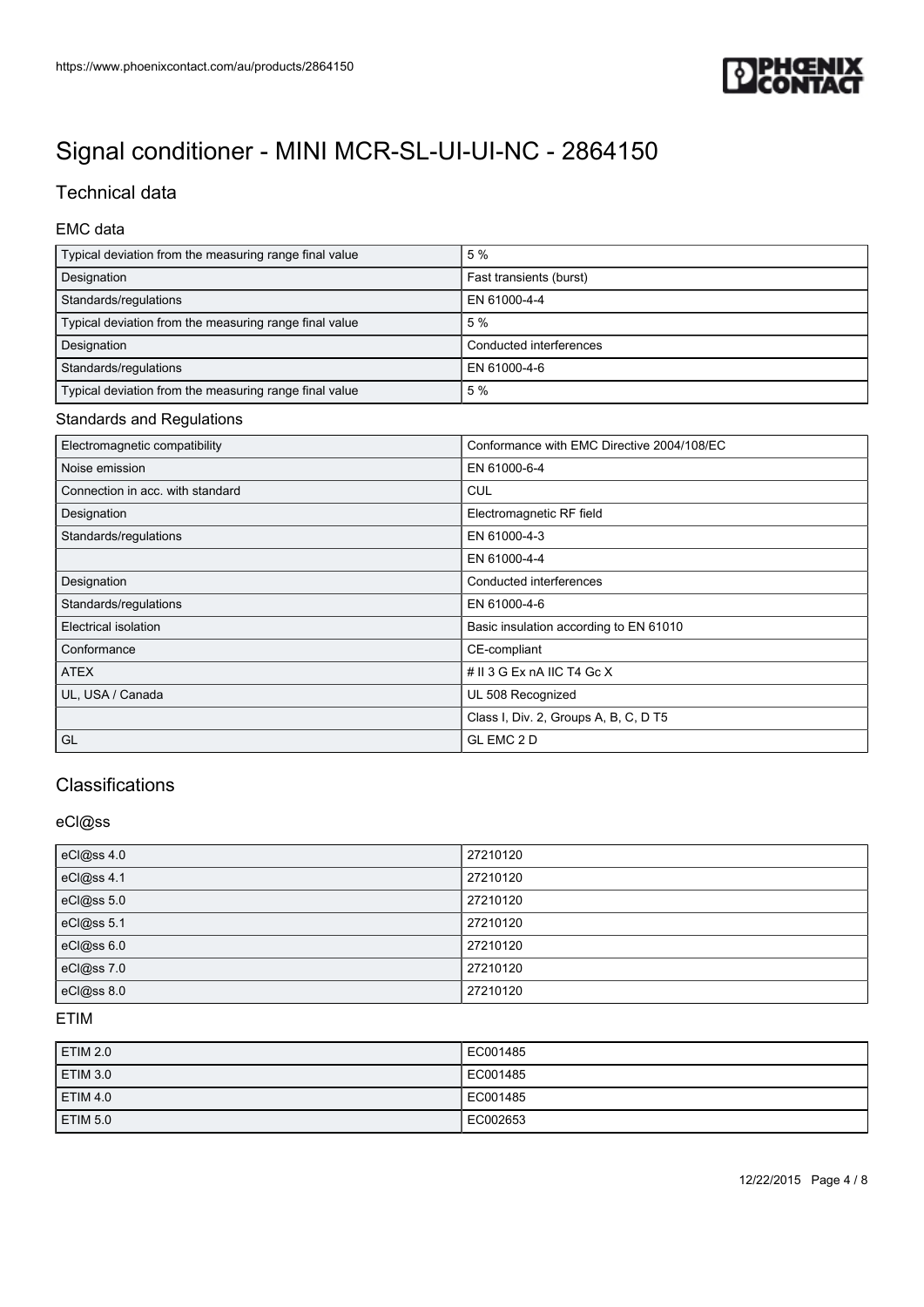

## **Classifications**

### UNSPSC

| UNSPSC 6.01          | 30211506 |
|----------------------|----------|
| <b>UNSPSC 7.0901</b> | 39121008 |
| UNSPSC 11            | 39121008 |
| <b>UNSPSC 12.01</b>  | 39121008 |
| UNSPSC 13.2          | 39121008 |

## Approvals

### Approvals

#### Approvals

UL Recognized / cUL Recognized / GL / EAC / cULus Recognized

#### Ex Approvals

UL Listed / cUL Listed / ATEX / cULus Listed

Approvals submitted

Approval details

UL Recognized **W** 

cUL Recognized a**val** 

GL

EAC

cULus Recognized a **Wus** 

### Accessories

Accessories

DIN rail connector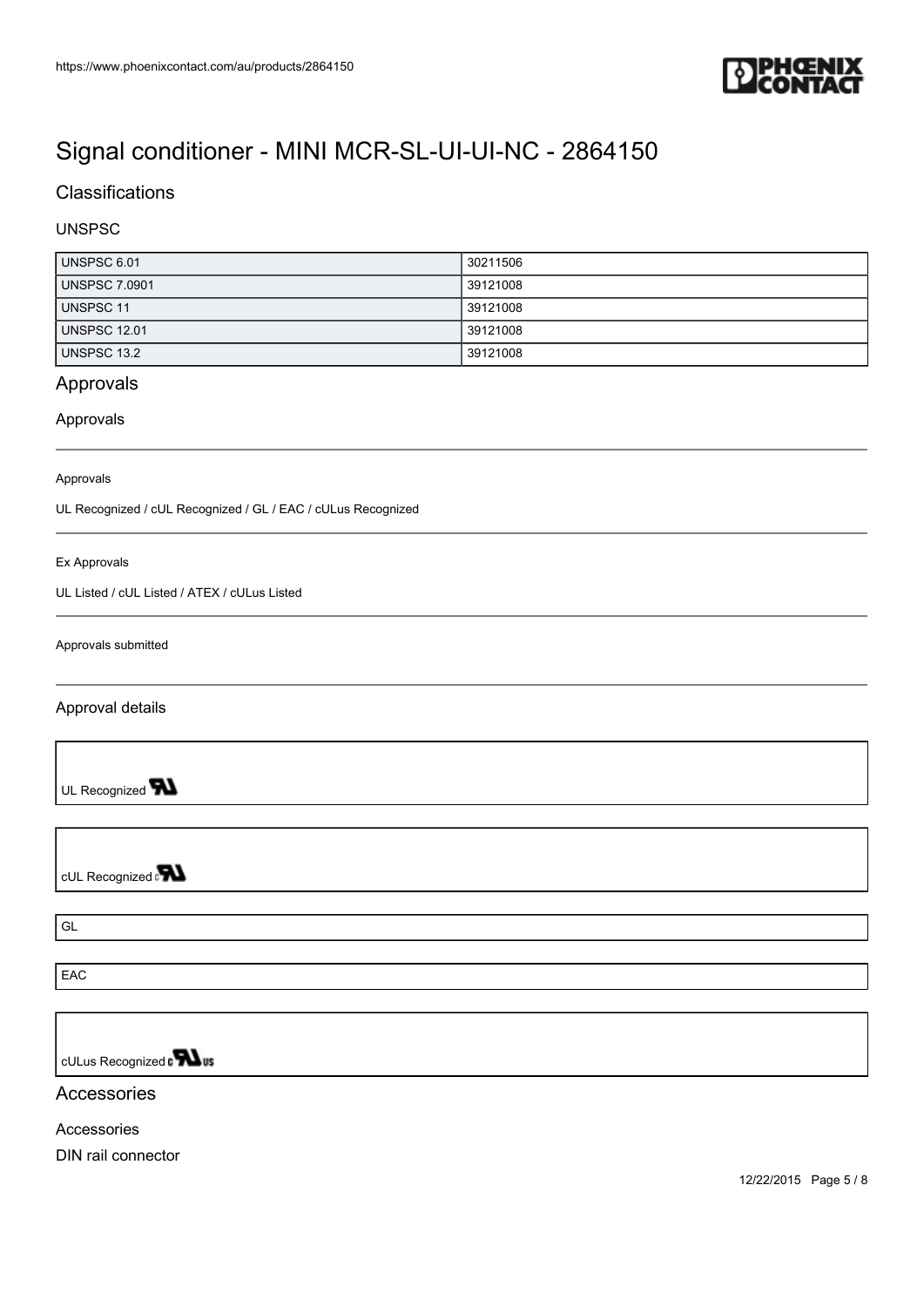

## Accessories

[DIN rail connector - ME 6,2 TBUS-2 1,5/5-ST-3,81 GN - 2869728](https://www.phoenixcontact.com/au/products/2869728)



DIN rail connector for DIN rail mounting. Universal for TBUS housing. Gold-plated contacts, 5-pos.

#### Marking material

[Transparent cover - MINI MCR DKL - 2308111](https://www.phoenixcontact.com/au/products/2308111)



Fold up transparent cover for MINI MCR modules with additional labeling option using insert strips and flat Zack marker strip 6.2 mm

[Marking label - MINI MCR-DKL-LABEL - 2810272](https://www.phoenixcontact.com/au/products/2810272)



Label for extended marking of MINI MCR modules in connection with the MINI MCR-DKL

Power module

[Power terminal block - MINI MCR-SL-PTB - 2864134](https://www.phoenixcontact.com/au/products/2864134)



MCR power terminal block for supplying several MINI Analog modules via the DIN rail connector, with screw connection, maximum current consumption of up to 2 A

[Power terminal block - MINI MCR-SL-PTB-SP - 2864147](https://www.phoenixcontact.com/au/products/2864147)



MCR power terminal block for supplying several MINI Analog modules via the DIN rail connector, with spring-cage connection, maximum current consumption of up to 2 A

Power supply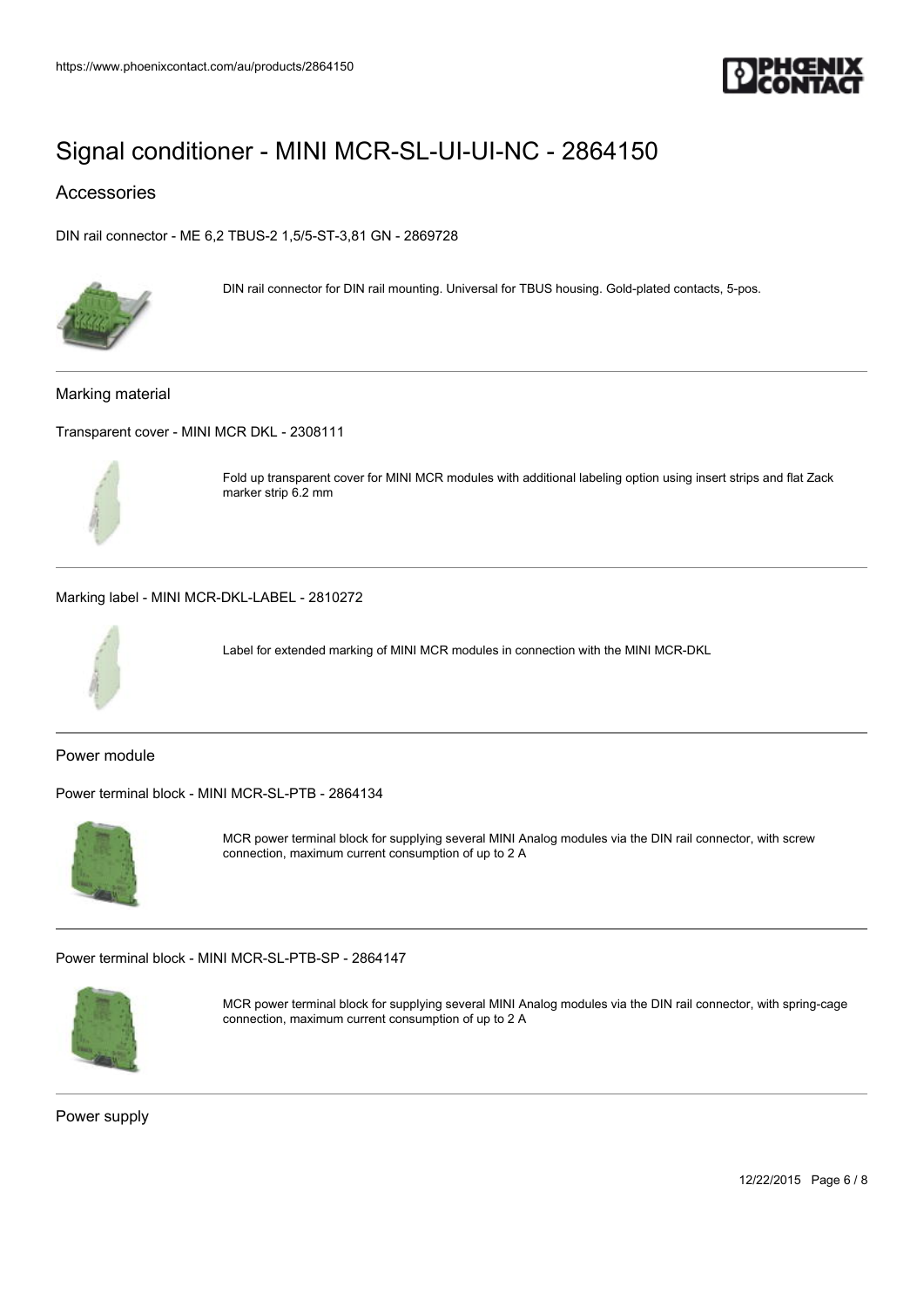

## Accessories

[Power supply unit - MINI-SYS-PS-100-240AC/24DC/1.5 - 2866983](https://www.phoenixcontact.com/au/products/2866983)



Primary-switched MINI POWER supply for DIN rail mounting, input: 1-phase, output: 24 V DC/1.5 A

[Power supply unit - MINI-PS-100-240AC/24DC/1.5/EX - 2866653](https://www.phoenixcontact.com/au/products/2866653)



Primary-switched power supply MINI POWER for DIN rail mounting, input: 1-phase, output: 24 V DC/1,5 A, for the potentially explosive area

### System adapter

[System adapter - MINI MCR-SL-V8-FLK 16-A - 2811268](https://www.phoenixcontact.com/au/products/2811268)



Eight MINI analog signal converters with screw connection method can be connected to a control system using a system adapter and system cabling with a minimum of wiring and very low error risk.

## Drawings



Dimensional drawing



12/22/2015 Page 7 / 8